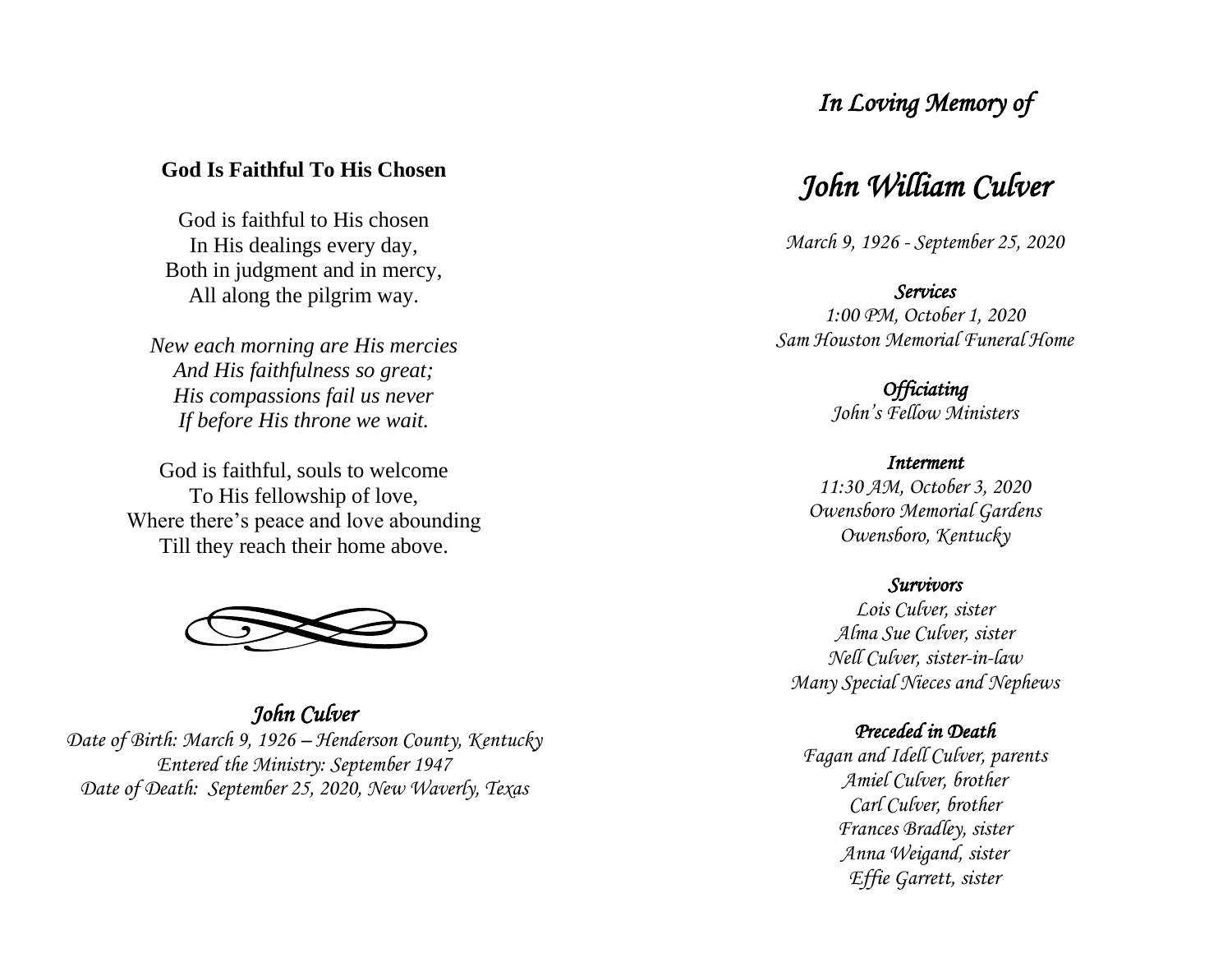*In Loving Memory* 

# *John William Culver*

*March 9, 1926 - September 25, 2020* 





*"Hometown Traditions…Hometown Values" 10129 FM 1097 West Willis, TX 77318 936.890.0454 www.shmfh.com*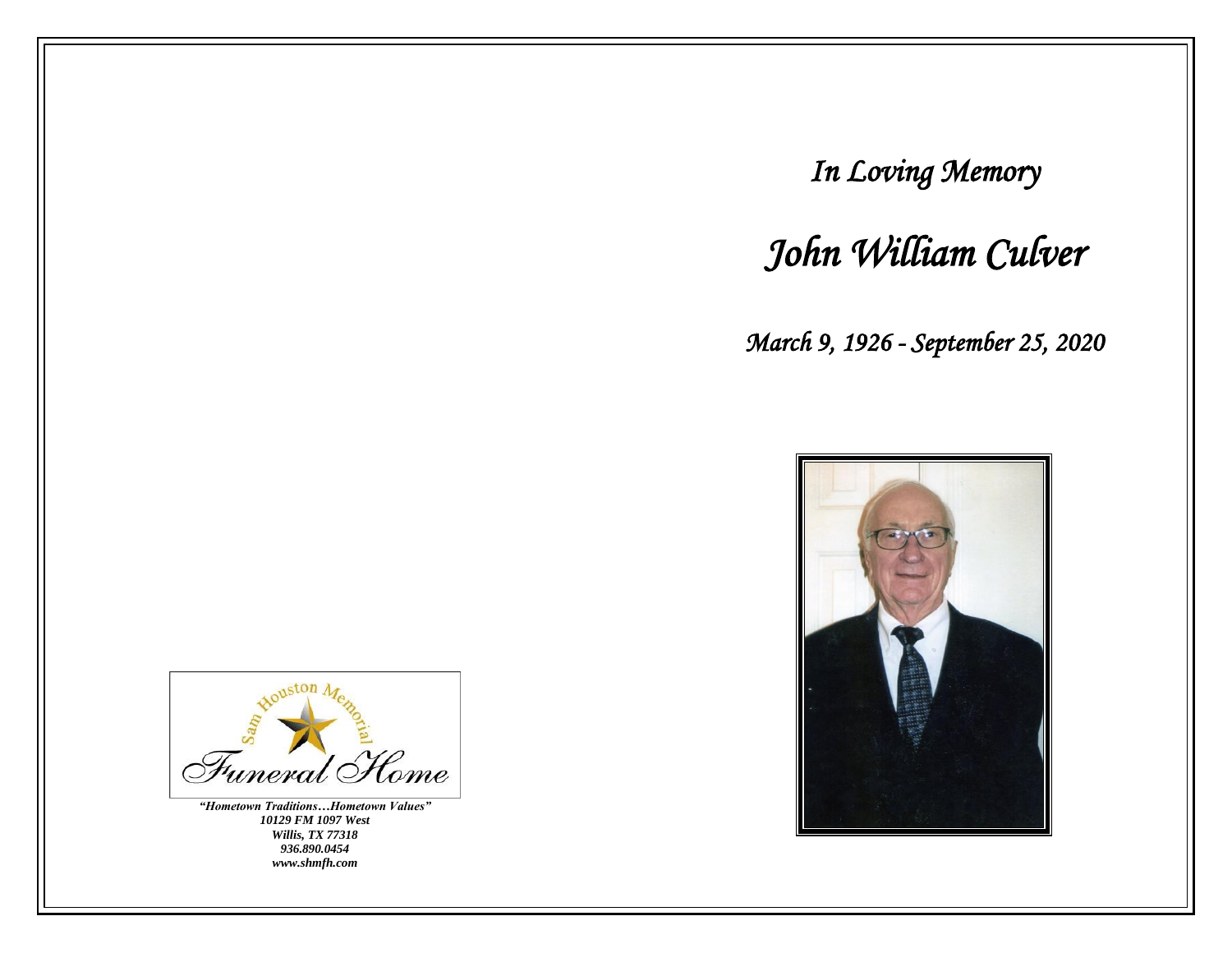## **John's Coworkers**

#### 404. There Is No Gain

| There is no gain but by a loss:                                      | 1947-1948 | <b>KY</b> | <b>Taylor Wood</b>                         |
|----------------------------------------------------------------------|-----------|-----------|--------------------------------------------|
| Thus Jesus taught, who bore the cross;                               | 1948-1949 | <b>KY</b> | <b>Murray Keene</b>                        |
| A corn of wheat, to multiply,                                        | 1949-1950 | KY        | <b>Taylor Wood</b>                         |
| Must fall into the ground and die;                                   | 1950-1951 | <b>KY</b> | <b>Harry Raw</b>                           |
| Oh, should a soul alone remain,<br>When it a hundredfold may gain?   | 1951-1952 | KY        | <b>Harry Wilson</b>                        |
|                                                                      | 1952-1953 | KY        | <b>Harry Wilson</b>                        |
| Who saves his life or cross would shun                               | 1953-1954 | KY        | <b>Taylor Wood</b>                         |
| Loses ten thousand, holding one;                                     | 1954-1955 | SC        | <b>Arthur Benton</b>                       |
| And he who fain his life would spare,                                | 1955-1956 | <b>GA</b> | <b>Hubert Childers</b>                     |
| Keeps from the multitude their share.                                | 1956-1957 | SC.       | <b>Arthur Benton</b>                       |
| Oh, who can hear the needy cry<br>And yet refuse in love to die?     | 1957-1958 | <b>NC</b> | Wm Lewis                                   |
|                                                                      | 1958-1959 | NC.       | <b>Horace Burgess</b>                      |
| Wherever you ripe fields behold,                                     | 1959-1960 | <b>NC</b> | <b>Sam Charlton</b>                        |
| Waving to God their sheaves of gold,                                 | 1960-1961 | LA        | Lonzo Nealon                               |
| Be sure some corn of wheat has died,                                 | 1961-1962 | LA        | <b>Jack Mulkey</b>                         |
| Some faithful life been crucified;<br>Someone has suffered, wept and | 1962-1963 | LA        | <b>Jack Mulkey</b>                         |
| prayed,                                                              | 1963-1964 | LA        | Wm Updegrove                               |
| And fought hell's legions undismayed.                                | 1964-1965 | LA        | <b>Clarence Mounce</b>                     |
|                                                                      | 1965-1966 | LA        | <b>Raymond Shook &amp; Clarence Mounce</b> |
|                                                                      | 1966-1967 | LA        | <b>Clarence Mounce</b>                     |
|                                                                      | 1967-1968 | LA        | <b>Albert Sexton</b>                       |
|                                                                      | 1968-1969 | <b>LA</b> | Peter Hunter                               |
|                                                                      | 1969-1970 | LA        | <b>Peter Hunter</b>                        |
|                                                                      | 1969-1970 | <b>AL</b> | <b>Murhl Howland</b>                       |
|                                                                      | 1970-1971 | <b>AL</b> | Murhl Howland                              |
|                                                                      | 1971-1972 | AL        | <b>Stanley March</b>                       |
|                                                                      | 1972-1973 | AL.       | <b>Charles Thain</b>                       |
|                                                                      | 1973-1974 | AL        | <b>Dorne Garner</b>                        |
|                                                                      | 1974-1975 | LA        | <b>Luther Raine</b>                        |
|                                                                      | 1975-1976 | <b>SC</b> | <b>Steve Blubaugh</b>                      |
|                                                                      | 1976-1977 | <b>SC</b> | <b>Ray Miller</b>                          |
|                                                                      | 1977-1978 | <b>SC</b> | <b>Montie Sanders</b>                      |
|                                                                      | 1978-1979 | <b>SC</b> | <b>Rupert Dorne</b>                        |
|                                                                      | 1979-1980 | <b>SC</b> | <b>Rupert Dorne</b>                        |
|                                                                      | 1980-1981 | <b>SC</b> | <b>Allen Riley</b>                         |